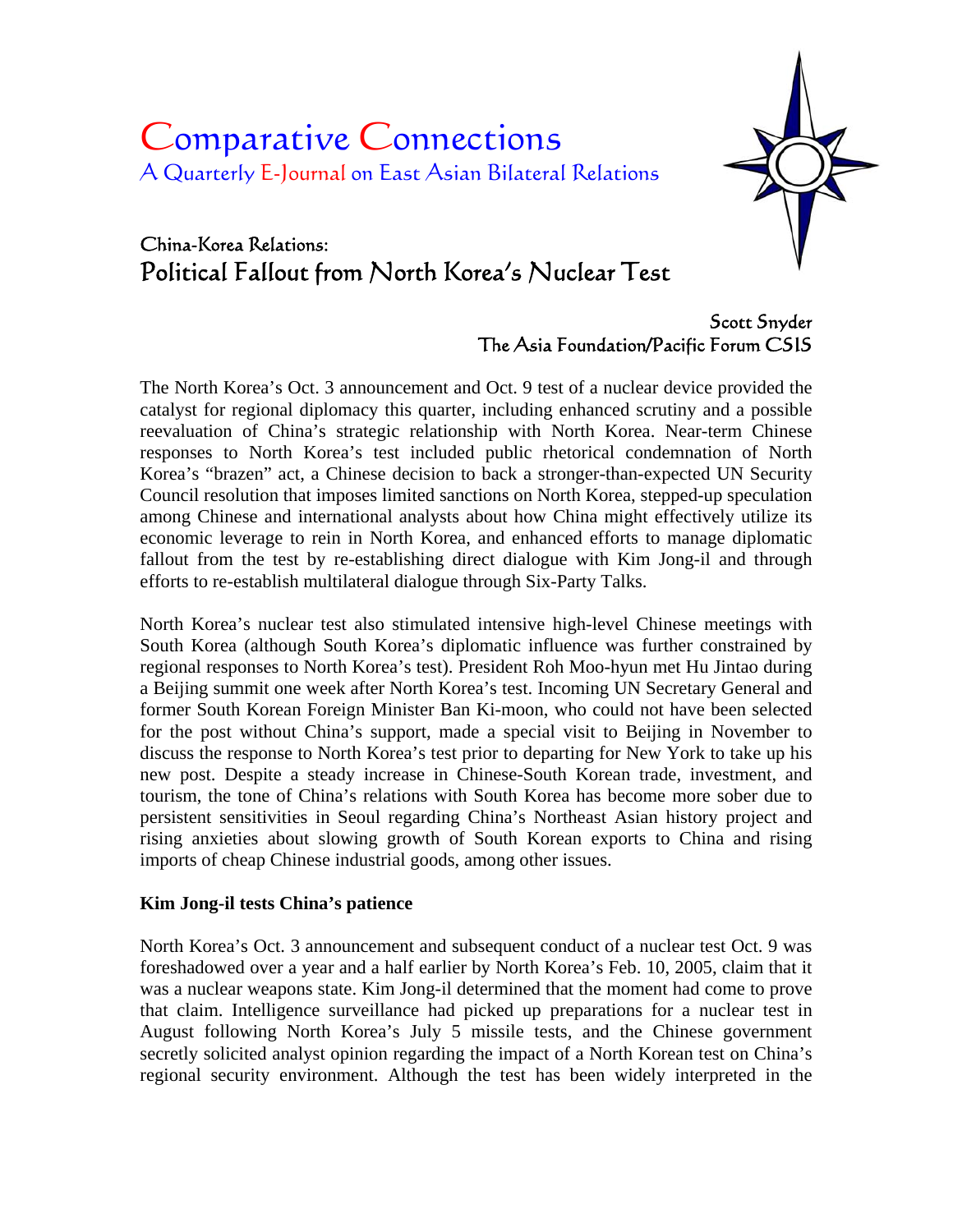context of a DPRK standoff with the U.S., the test also contained an explicit message to China regarding the limits of Beijing's capacity to restrain North Korea.

While North Korea's Oct. 3 announcement showed flagrant disregard for international efforts to prevent North Korea from testing a nuclear device, it also revealed a desire to mitigate the seriousness of the provocation. First, the announcement itself was different from the circumstances surrounding the July 5 missile tests, which had been unannounced despite the danger that a missile test might have for those in the vicinity of the launches. Second, the announcement of the test underscored that North Korea "will never use nuclear weapons first, but strictly prohibit the threat of nuclear weapons and nuclear transfer" in an attempt to provide rhetorical reassurance to North Korea's neighbors. Third, the statement emphasized North Korea's intent to conduct the test "under conditions where safety is firmly guaranteed" to assuage Chinese and other neighbors' concerns that environmental damage could result.

While some Chinese analysts perceived the test as inevitable and driven by North Korea's longstanding desires and assessed a U.S. military response as unlikely, others argued North Korea had been driven to test by U.S. intransigence and unwillingness to engage in bilateral negotiations. Following North Korea's announcement that it would test, the Chinese government publicly called upon the DPRK to "remain calm and exercise restraint" and joined a unanimous vote backing a UN Security Council presidential statement Oct. 6 expressing "deep concern" about North Korea's intention to test. These statements made China vulnerable once again to the possibility that the North's escalations would cause China's leaders to lose face, revealing the limits of China's capacity to restrain North Korea. Following the worsening of China-DPRK relations in the wake of the North Korean missile tests and China's decision to support UN Security Council Resolution (UNSCR)1695 condemning them, Chinese diplomats appeared helpless to prevent North Korea's near-term pursuit of further crisis escalation measures by the time of the Oct. 3 announcement.

The Chinese government's frustration over North Korea's ignoring China's private and public admonitions spilled over in the official reaction to North Korea's test. Beijing expressed its "resolute opposition" to North Korea's "brazen" or "flagrant" act, a description previously reserved only for U.S. provocations. China's Ambassador to the UN Wang Guangya signaled the need for "punitive actions" through the UN Security Council as evidenced by China's support for a resolution that included limited sanctions on sales to North Korea of nuclear and missile components, some types of conventional weapons, and luxury goods, while insisting that implementation of the resolution would remain in the hands of each state and adopting partial application of the UN Charter's Chapter 7 provisions in such a way as to exclude any application of military force in implementing its provisions. The Oct. 14 adoption of UNSCR 1718 condemning North Korea's nuclear tests was unprecedented in the speed of its reaction and in the lengths to which China was willing to go to punish North Korea while excluding the most onerous international sanctions. While not "protecting" North Korea from sanctions, China's support for a resolution that fell short of advocating a military response successfully protected Chinese interests in maintaining regional stability.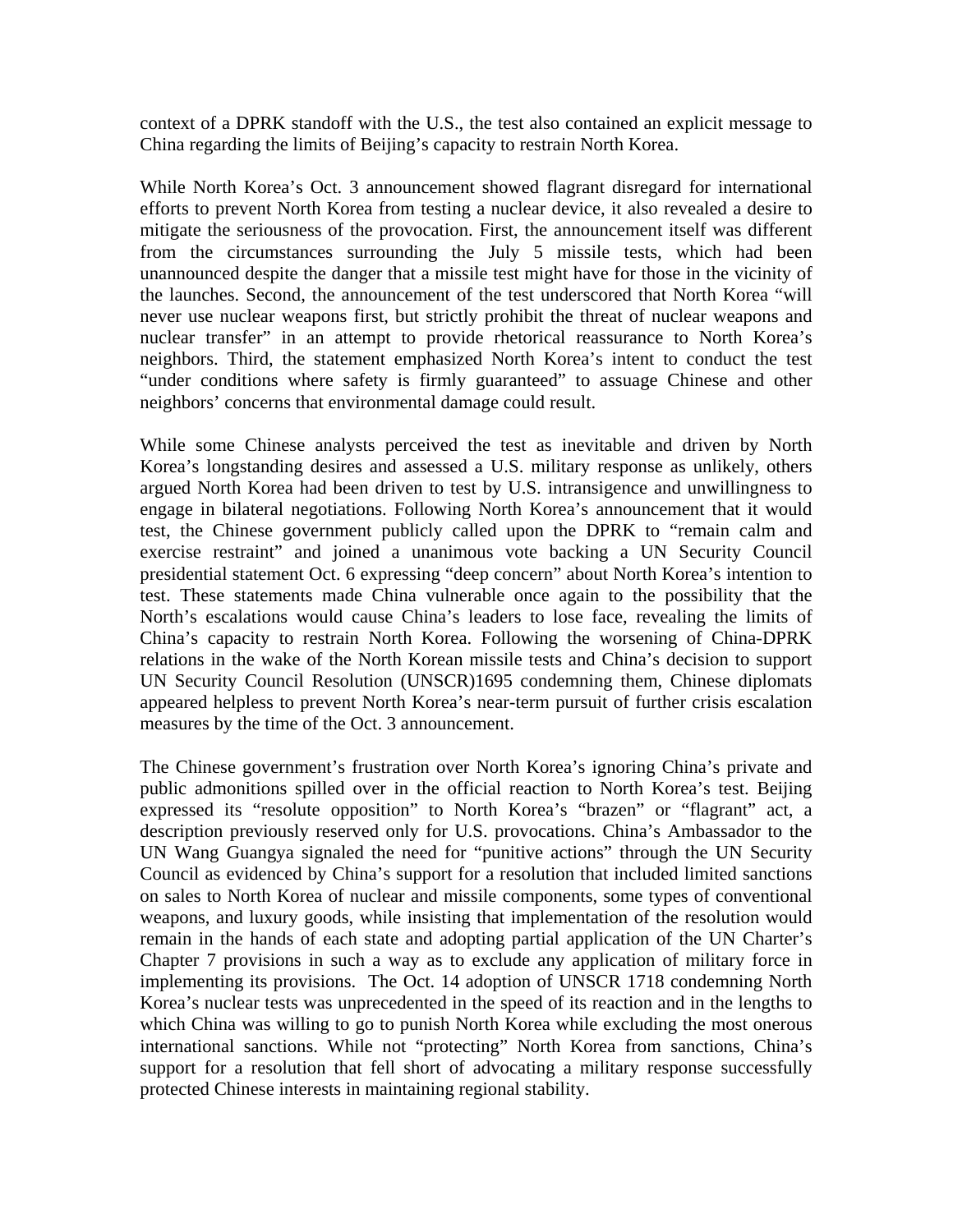While China supported the UNSCR, the PRC was also quick out of the blocks to restore both bilateral and multilateral diplomatic mechanisms for dealing with North Korea. State Councilor Tang Jiaxuan went to Washington, D.C. to meet with President Bush and other senior administration officials, and then visited Pyongyang for a face-to-face meeting with Kim Jong-il on Oct. 19. That visit served to restore communication channels with Kim Jong-il despite China's strong criticism, while also jump-starting indirect communication between the U.S. and DPRK with the objective of revitalizing the Six-Party Talks. Tang returned to Beijing to meet Secretary of State Condoleezza Rice during her consultations in Tokyo, Seoul, and Beijing during the week of Oct. 18-21, following the passage of UNSCR 1718.

Although Tang was quoted in his Oct. 21 meeting with Rice that his visit to Pyongyang was "not in vain," his report did not appear to contain any new pledges from Kim not to pursue further escalation. However, by the end of October, China had succeeded in shoring up U.S. and North Korean commitments to pursue multilateral negotiations by bringing together Assistant Secretary of State Christopher Hill and his counterpart DPRK Vice Minister Kim Gye-gwan for bilateral talks. At those talks, the two negotiators announced that both parties would return to Six-Party Talks and that U.S. "financial measures" against the DPRK would be addressed as part of the agenda for those meetings.

China again hosted Vice Minister Kim and Assistant Secretary Hill at the end of November in Beijing, where the U.S. put forward its most explicit pledges to date that the U.S. would address North Korean concerns about international sanctions, provide North Korea with economic and security guarantees, and lay the groundwork for a permanent peace on the Korean Peninsula in return for North Korea's denuclearization. These new proposals were no doubt aimed in part at demonstrating to China that the U.S. had done everything possible to induce North Korea back to diplomacy in anticipation that China's support for a harder line approach would be critical if North Korea once again rejected the denuclearization path foreshadowed in the Sept. 19, 2005 Joint Statement by the six parties. Two weeks after this exchange the Chinese announced that the "second phase" of round five of Six-Party Talks would convene during the week of Dec. 18, but the meeting broke after four days of discussions with no apparent progress. Presumably, the PRC had also signaled to North Korea the need for a return to the framework outlined by the Joint Statement and the need for simultaneous actions by the U.S. and North Korea to defuse the situation and give hope and momentum to the diplomatic negotiation process. But there was no evidence that North Korean negotiators were empowered to act on the more detailed offer that the U.S. put forward at the end of November. The lack of progress has led to greater frustrations over dialogue efforts involving North Korea.

#### **China's North Korea diplomacy: which tools are being used and to what end?**

Following the DPRK nuclear test, Chinese leaders have assessed that a nuclear North Korea is not in China's interest and may raise tensions that could jeopardize the stability necessary for economic development. Part of the Chinese calculation is related to the impact of a nuclear North Korea on security concerns in Japan and speeding Japan's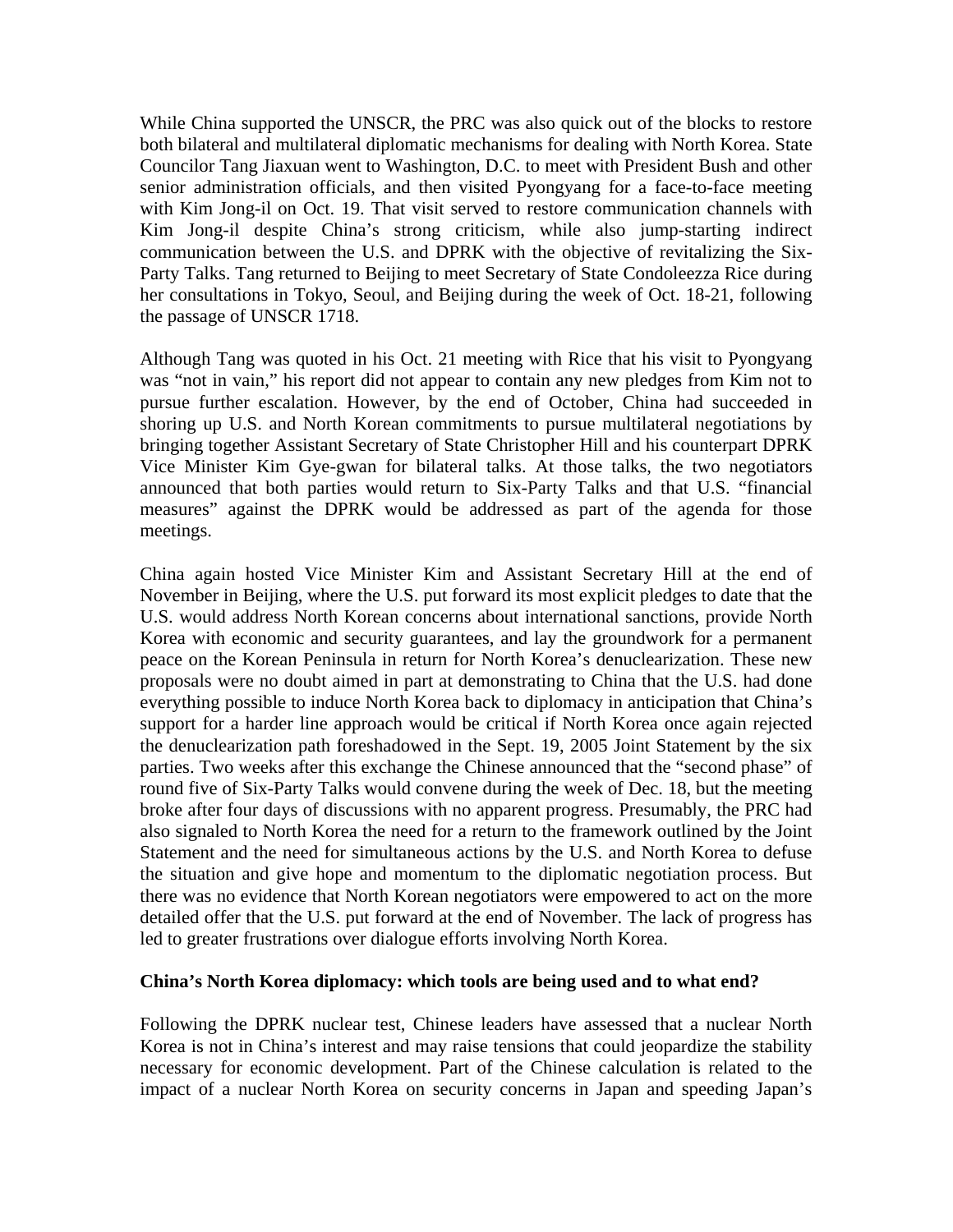remilitarization. A nuclear North Korea also heightens the risk that a nuclear accident or even the threat to use a nuclear weapon could be directed at China. In the event that a nuclear device might be detonated by nonstate actors, North Korea would be a potential object of military retaliation, further threatening China's core national security interests. North Korea's nuclear weapons pursuits have to this extent challenged China's core national security interests, heightening the stakes in an internal debate among Chinese scholars over whether Chinese and North Korean interests have diverged sufficiently that China should withdraw its support for the North. This debate has stimulated considerable attention on the types of leverage China might be willing to use to rein in the DPRK and bring Pyongyang forward along the path of denuclearization.

The core variable in the debate over how to deal with North Korea is the extent that pressure can be utilized to bring the DPRK to heel without creating bigger problems that would accompany North Korea's destabilization. State Councilor Tang Jiaxuan has observed that "taking a tough stance against a unique country like [North Korea] will only make it more obstinate." Nonetheless, China did take steps to "punish" North Korea by supporting UNSCR 1718 and imposing its own bilateral pressure on North Korea. However, the specific measures China has used are subject to speculation since Chinese diplomats feel that the best way to deal with North Korea is through actions, not through diplomatic warnings or use of public rhetoric.

At an earlier stage in the crisis, China used economic incentives to induce North Korea to enhance cooperation with China while also attempting to promote economic reforms, including an enhanced role for markets and private sector actors. But economic assistance at the central and local levels also proved useful in gaining the attention of the top leadership and guaranteeing North Korea's participation in bilateral and multilateral diplomacy. However, the failure to restrain North Korea from conducting missile and nuclear tests has revealed clearly that Pyongyang's leadership regards Chinese assistance to North Korea as in Beijing's own interests and has not offered the necessary quid pro quos.

Another complicating factor in the Sino-DPRK economic relationship is that the energy and food that China offers to North Korea in fact are dual-purpose incentives, serving the mutual interests of both parties. China's provision of food supports the central leadership while forestalling the possibility of refugee flows to China that might occur in the midst of a severe food shortage. China's growing energy needs have also changed the nature of its assistance to North Korea, as recently established Chinese joint venture investments in North Korea's coal mining and hydro-electric sectors primarily serve to meet Chinese energy needs rather than meeting North Korea's suppressed demand, and a production shut-off might have less direct effect on North Korea than on China. To Chinese analysts, the utilization of such sanctions looks more complicated than the overall logic of North Korea's high dependence on China for energy and food needs might suggest.

In line with UN sanctions, it has been reported that the PRC ordered Chinese banks in Dandong to block North Korean financial transactions shortly after adoption of UNSCR 1718. Those restrictions were apparently dropped shortly after the North Koreans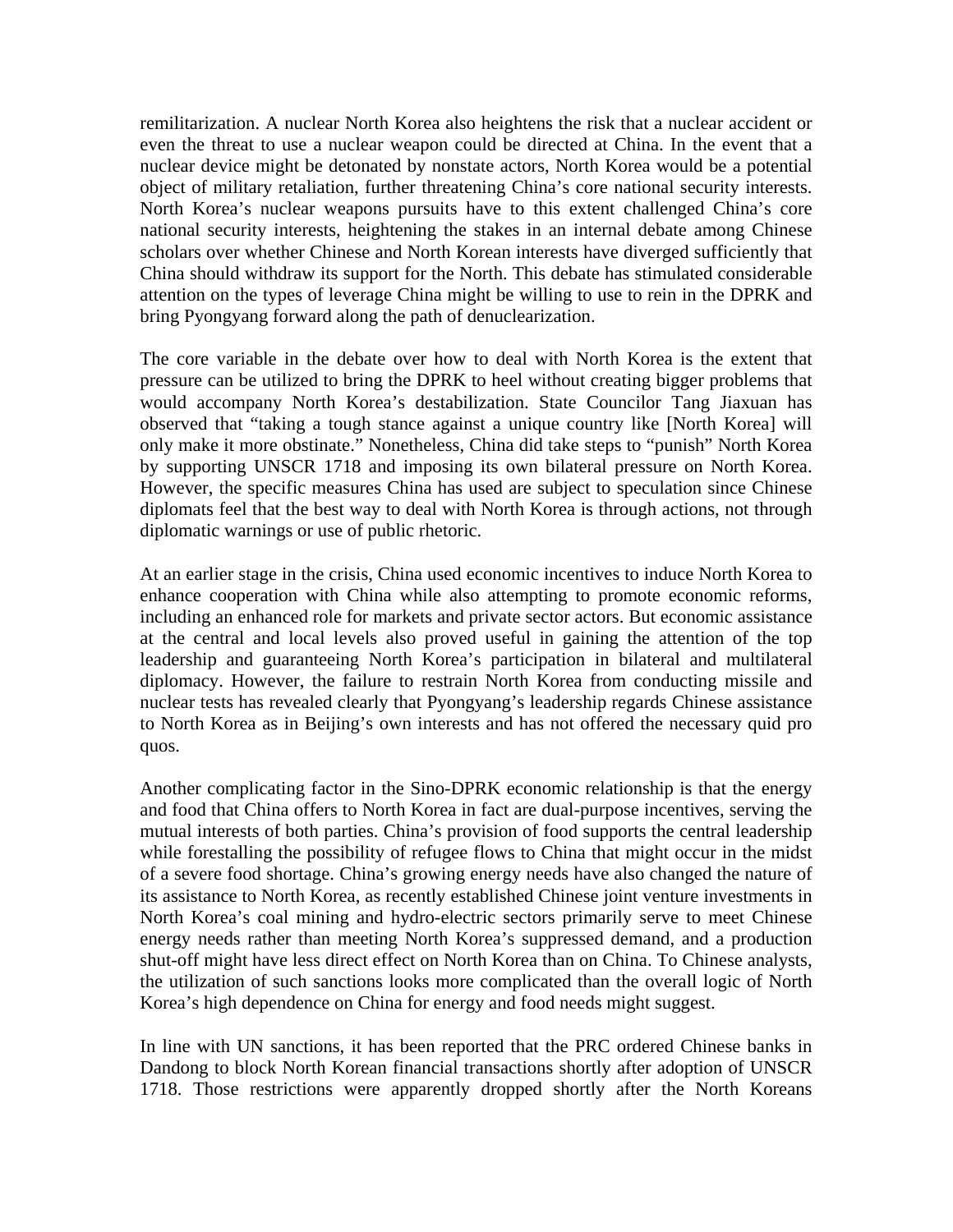announced that they were ready to return to the Six-Party Talks. There have also been unconfirmed reports that China temporarily minimized deliveries of crude oil to North Korea through an oil pipeline and that Chinese supplies of diesel fuel to North Korea were suspended in October. However, it is highly likely that whatever temporary sanctions might have accompanied China's implementation of the UN resolution were used as incentives to induce North Korea's to return to the Six-Party Talks. Although the PRC has indicated its strong preference to continue the six-party process, progress through coordinated joint actions by the DPRK and the U.S. has become essential to the continuation of talks. Whether China is able to use these tools to leverage not only North Korea's participation in Six-Party Talks but to compel a North Korean strategic decision to pursue denuclearization (and to coordinate commensurate U.S. actions) is the fundamental question of the six-party diplomacy.

#### **China-South Korea consultation: Roh missing-in-action**

As China mobilized for action on multiple fronts, South Korean diplomacy in response to North Korea's nuclear test appeared to be immobilized by indecision and domestic political conflict. The timing of North Korea's nuclear test appeared to be made to order for enhanced China-ROK coordination, coming only four days before Roh Moo-hyun traveled to Beijing for a summit with Hu Jintao. But that meeting appeared to offer only the usual blandishments and affirmations of the need for "a peaceful resolution of the standoff based on the firm principle of a nuclear-free Korean Peninsula." Other subjects addressed during Roh's one-day visit to Beijing included trade issues and South Korean concerns about China's treatment of historical issues related to the Goguryeo kingdom, which is treated in Korean textbooks as an ancient precursor to Korea.

The summit barely rated coverage amid diplomatic activity on other fronts, including the passage of UNSCR 1718 the day after the Roh-Hu summit. While Roh and Hu agreed on the need to reinvigorate the six-party process and that the UN resolution should not aggravate tensions with North Korea, China's position toward the North appeared to have shifted more than the Roh administration anticipated. Prior to the test, China often appeared to use South Korea's position to determine the limit beyond which China would not make demands of North Korea. But following the test, China's position became tougher than that of South Korea, leaving the South out of sync with other participants in the Six-Party Talks. This situation put Chinese diplomats in an awkward position of coaxing South Korean counterparts to stiffen their response to North Korea's provocative actions.

UN Secretary General-designate Ban Ki-moon also visited Beijing at the end of October, days before he was to step down as foreign minister, for consultations on the North Korean nuclear issue. Since China's support for Ban's candidacy was essential to his selection as the new UN Secretary General, South Korean leaders and the newly selected Ban will no doubt be expected to return the favor in one form or another. To the extent that the UN Security Council is required to take further actions related to North Korea, Ban's selection will make Seoul feel slightly less isolated but is unlikely to enhance the capacity of the UN to play a political role in resolving the dispute.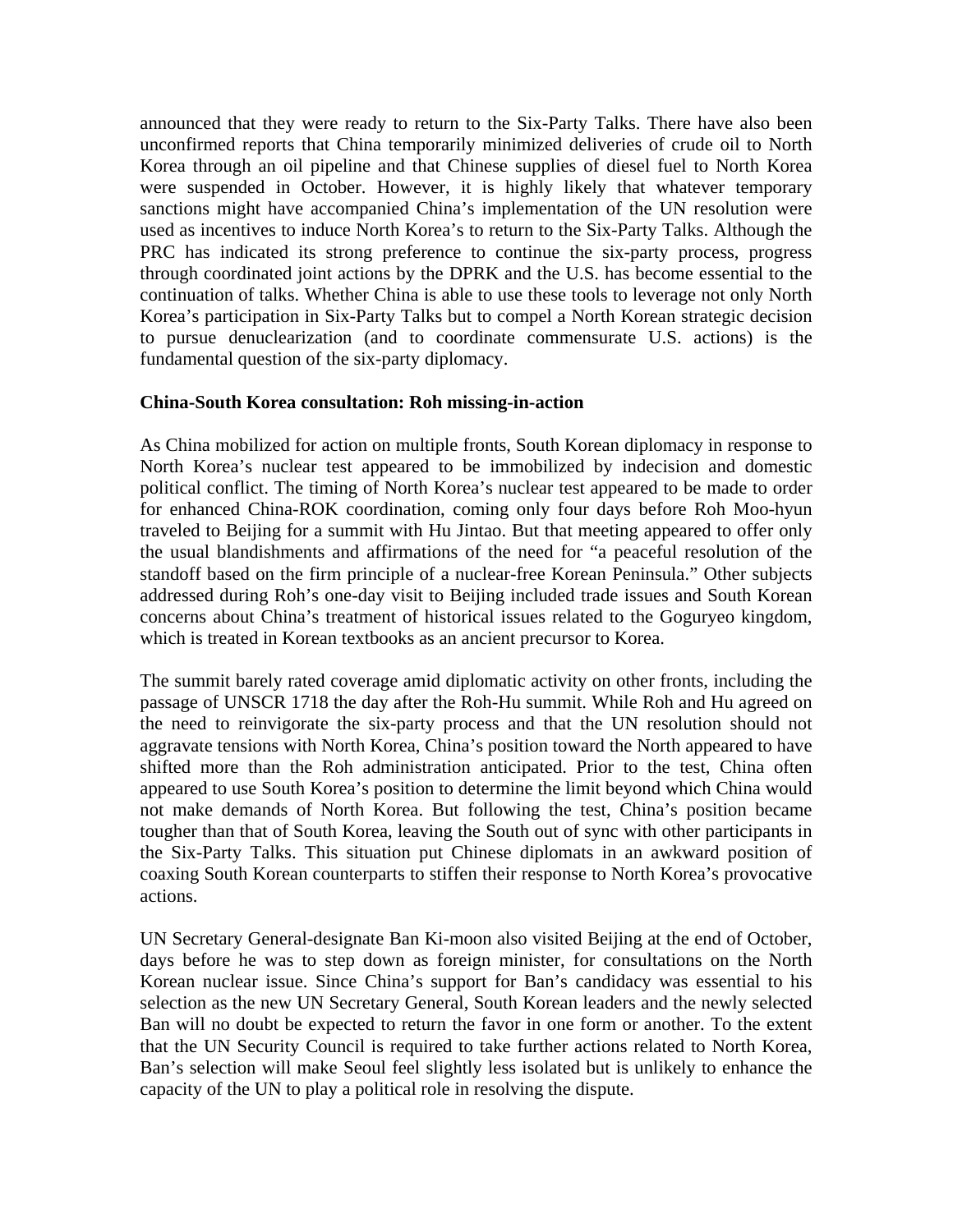Rising North Korean nuclear tensions have had little effect on what is likely to be a banner year for China and South Korea on the economic front. South Korean exports topped \$300 billion for the first time in 2006 on the strength of steady 11.7 percent growth in exports to China over the first 10 months of the year. Slightly over one-fifth of South Korea's overall exports go to China. China was South Korea's top destination for foreign direct investment at slightly over \$10 billion, or 26.2 percent of South Korea's overall foreign investment. South Korea has consistently been among the top five foreign investors in China in recent years.

#### **Festering South Korean anxieties and China's rise**

North Korea's nuclear test has contributed to a widespread mood of hopelessness in South Korea, exacerbated in part by South Korea's own political calendar and widespread dissatisfaction with the Roh administration. Although China's rapid economic growth has been a major contributor to South Korea's rosy export performance, China has grown rapidly as a major South Korean tourist destination, and the "Korean wave" of exports in the pop culture sphere has enjoyed remarkable successes in China in recent years, foreboding regarding China's rising influence has begun to temper the optimism that characterized South Korean views of China through 2004. In the political sphere, chronic irritants include China's perceived manipulation of history related to the Goguryeo kingdom, the recalcitrant role of China as the main transit country for North Korean refugees, many of whom are trafficked, beaten, mistreated, or returned to North Korea by Chinese officials, and as a source of tainted food imports or other political irritations that strike the South Korean public as arrogant or dismissive of South Korean national pride. In the economic sphere, China's growing strength in manufacturing sectors previously dominated by Korea such as steel, electronics, shipbuilding, and transportation constitute a perceived threat as China climbs the development ladder. The following are among the specific issues that drew media attention this quarter:

- A Chinese diplomat refused to show his ID card or take a drunk-driving breatholyzer test at a Seoul Metropolitan Police checkpoint in mid-December, causing an eight-and-one-half hour standoff. News of the incident enraged South Korean internet users and the public, which perceived invocation of diplomatic privilege as an expression of arrogance.
- China continues to be a primary source of narcotics for drug traffickers operating in South Korea. The Seoul Metropolitan Policy Agency arrested over 224 people for drug trafficking and sales in mid-December.
- The Korea Food and Drug Administration announced in November that it was testing flatfish imported from China for excessive levels of nitrofuran, a cancercausing chemical.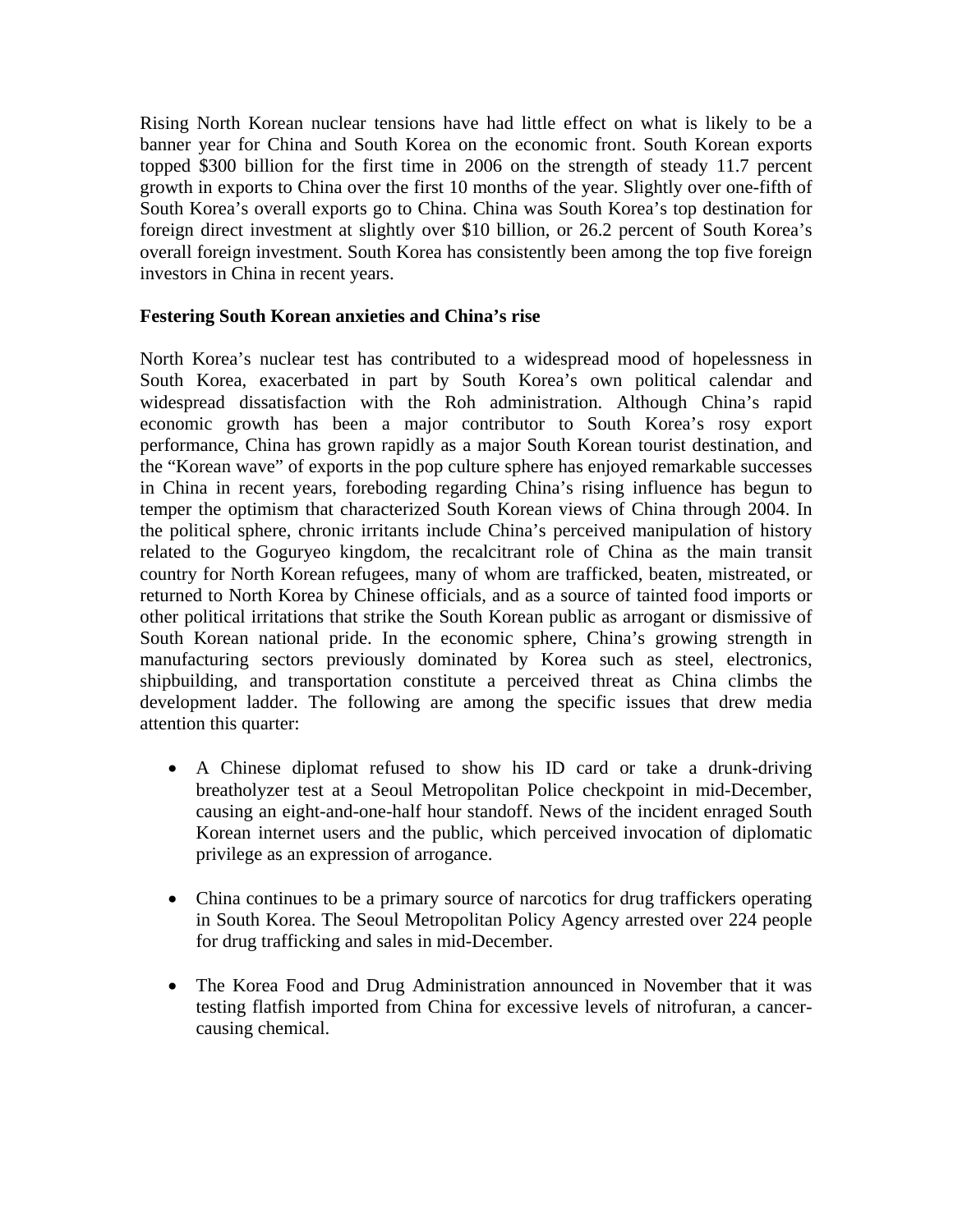- Hyundai Research Institute released a December report analyzing a shift in China's economic policy toward "qualitative growth," posing new challenges for Korean exports and investment strategies that have focused on using China as a production base for international markets. More restrictive Chinese investment policies designed to heighten Chinese competitiveness will require revamped strategies or relocation to places such as Vietnam and India.
- Korea International Trade Association Chairman Lee Hee-beom expressed concern that the decline in growth of South Korean exports to China from 30 percent during 2003-2005 to 11.7 percent through the first 10 months of 2006 may result from China's increased production capability and competitiveness. Lee cited semiconductors, computers, liquid crystal displays, mobile phones, steel, and synthetic fiber as sectors in which enhanced Chinese production is challenging South Korea's competitive advantage.
- Increased Chinese steel production is reversing the previous trend in which South Korea mainly exported steel to China to a new trend in which Chinese production priced 15 to 20 percent cheaper than South Korean steel products is being imported to major Korean consumers. South Korean exports of steel products to China have dropped by 14.4 percent to 3.4 million tons, while Chinese imports to Korea have increased by 46 percent to 8.4 million tons through the first 10 months of 2006. South Korean steel makers may retaliate by requesting antidumping investigations against Chinese producers.

#### **China's strategic choices and a nuclear Korean Peninsula**

Absent North Korean and U.S. commitments to take simultaneous concrete actions to implement the Sept, 19, 2005 Joint Statement, the prospects for continuation of six-party dialogue will be increasingly in doubt. Following the North Korean nuclear test, China temporarily pursued a new course with North Korea that raised the stakes of noncooperation and nonparticipation in the six-party dialogue. But as the dialogue process resumed, China reverted to its previous mediating role, placing the onus for progress – and the blame for failure – back on the U.S. and North Korea. State Councilor Tang Jiaxuan, in a meeting with a Japanese parliamentarian in late December, is reported to have argued that "an expected crucial achievement was not made due to mutual distrust between the U.S. and North Korea." The Bush administration will expect China to utilize its remaining leverage with North Korea to deliver a constructive North Korean response, but in turn will be expected to meet the Chinese expectation for simultaneous, corresponding actions on the U.S. side.

Otherwise, China will risk the possibility that additional North Korean crisis escalation tactics, including worries about the possible transfer of fissile materials to the highest bidder, will further catalyze Japan's remilitarization and threaten regional stability. Further North Korean escalation of tensions may alternatively serve to heighten a sense of common strategic purpose among great powers if they can overcome mutual strategic distrust in response to the shared costs of North Korea's tactics. North Korea's strongest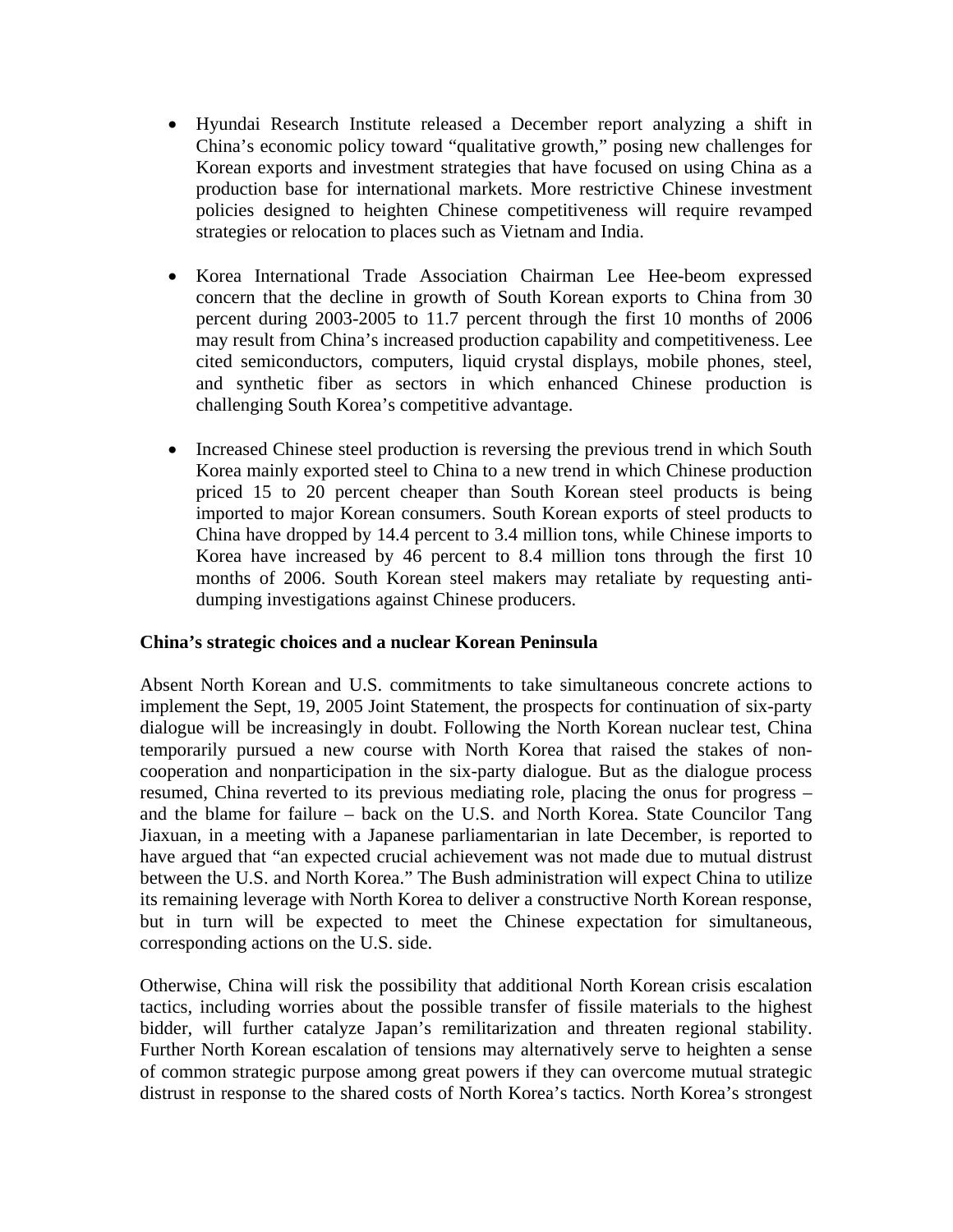card remains the unknown cost of managing regime transition and the short-term risks that such a transition may entail for all parties. Unlike the end of the 19<sup>th</sup> century, when the Korean Peninsula was the object of rivalry among imperial powers, a nuclear North Korea is a "hot potato" that no single neighbor of Pyongyang will want to "own" without sharing both the risks of intervention and the costs that would accompany destabilization. The greatest leverage the leadership of a nuclear North Korea can exert remains the uncertainty that would likely accompany Kim Jong-il's demise.

### **Chronology of China-Korea Relations October-December 2006**

**Oct. 3, 2006:** North Korea says it will conduct a nuclear test to prop up its self-defense against "growing U.S. hostility against the communist regime."

**Oct. 6, 2006:** The UN Security Council adopts a statement warning North Korea to refrain from conducting a nuclear test.

**Oct. 9, 2006:** The Korea Shipowners' Association expresses concern that Busan port is losing its competitive edge against rapidly rising competition from Shanghai and Shenzhen, which are attracting container ships from Busan, the fifth busiest port in 2005 with over 11.8 million TEU in volume.

**Oct. 9, 2006:** North Korea announces that it has safely and successfully conducted its first test of a nuclear bomb. A 3.58-3.7 magnitude tremor was detected in the North's northeastern Hamkyong Province. Subsequent analysis yields estimates that the yield from such an explosion would be less than one kiloton, raising questions whether the device worked properly or was intentionally designed to minimize yield and avoid environmental contamination.

**Oct. 13, 2006:** ROK President Roh Moo-hyun travels to Beijing for a one-day summit with PRC President Hu Jintao, Premier Wen Jiabao, and National People's Congress Standing Committee Chairman Wu Bangguo. The two presidents agree to support "appropriate and necessary measures" by the UN Security Council in response to North Korea's nuclear test.

**Oct. 14, 2006:** UNSCR 1718 unanimously imposed limited sanctions on North Korean nuclear and missile parts procurement, conventional weapons, and luxury goods following North Korea's nuclear test.

**Oct. 11-19, 2006:** State Councilor Tang Jiaxuan travels as Hu Jintao's special envoy to Washington, Moscow, and Pyongyang for consultations following North Korea's nuclear test. In Pyongyang, he is the first high-level official to meet with Kim Jong-il following North Korea's test.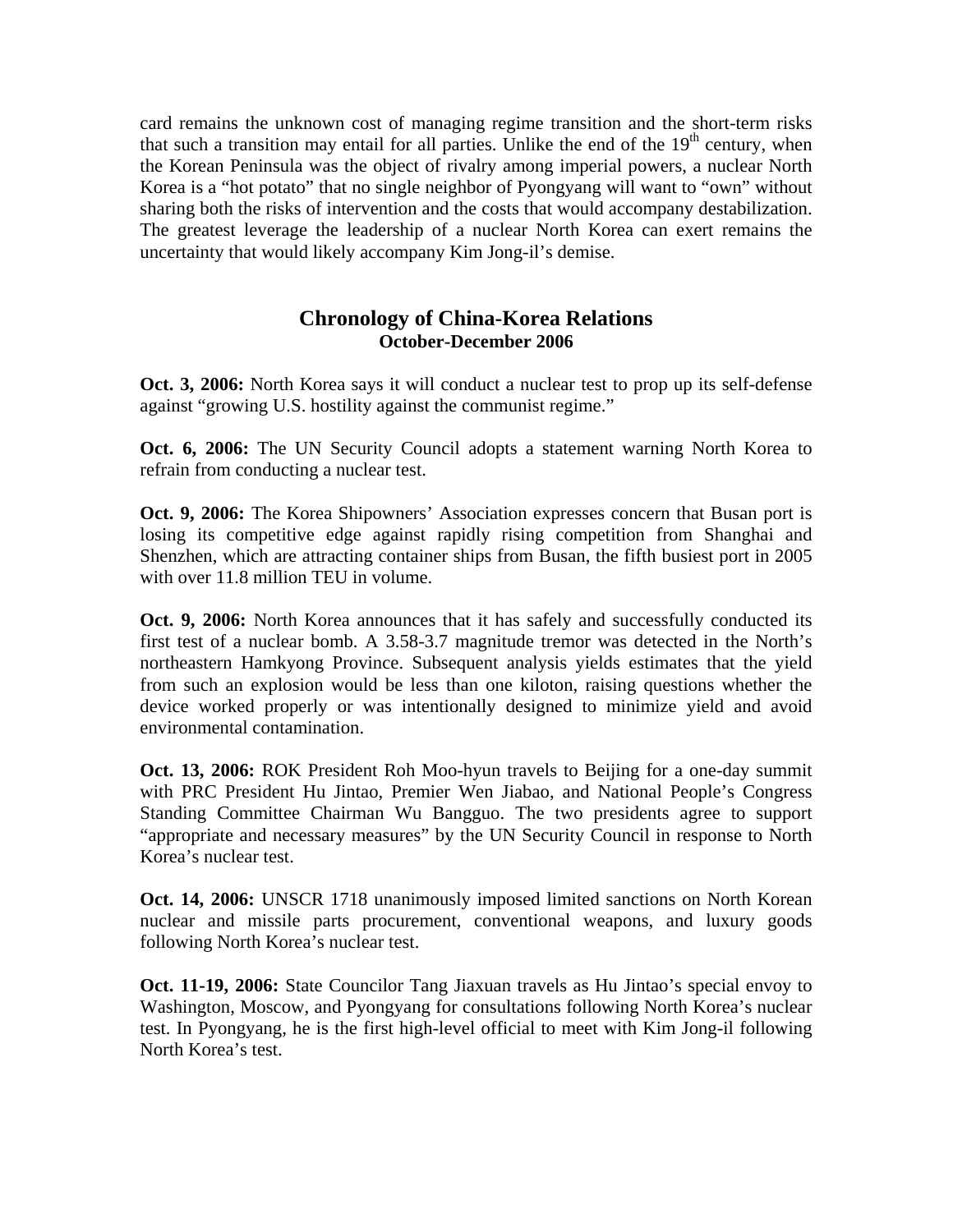**Oct. 20, 2006:** State Councilor Tang briefs Secretary of State Rice on his meetings in Pyongyang with Kim Jong-il.

**Oct. 26, 2006:** A ceremony is held as part of Korean Air's strategy to make China its "second home market" following agreements between China and South Korea to gradually open their skies.

**Oct. 27, 2006:** South Korean Foreign Minister/UN Secretary General-designate Ban Kimoon discusses the North Korean nuclear standoff with President Hu and PRC Foreign Minister Li Zhaoxing during a visit to Beijing.

**Oct. 31, 2006:** At the invitation of PRC Vice Minister Wu Dawei, Assistant Secretary of State Chris Hill and DPRK Vice Minister Kim Gye-gwan meet in Beijing and agree to return to six-party dialogue and to include discussions of U.S. Treasury "financial measures" related to the DPRK as part of the talks.

**Nov. 4, 2006:** South Korean Ministry of Culture and Tourism sponsors "Feel the K-pop in Shanghai" with leading K-pop stars including Fly to the Sky, SG Wannabe, and V.O.S., and Typhoon.

**Nov. 11, 2006:** Korea Trade-Investment Promotion Agency announces that China will enforce tougher trade restrictions on processed and manufactured products from Nov. 22 to restrict South Korea's use of China as a production base for third-country manufactured goods exports and to create more value-added products for the Chinese market.

**Nov. 13, 2006:** Hyundai Steel, Korea's second largest steel producer, is reported to be considering requesting an anti-dumping investigation of Chinese mills that have undercut Hyundai's market share in steel H-beams.

**Nov. 17, 2006:** Chinese Minister of Commerce Bo Xilai and ROK Trade Minister Kim Hyun-chong agree to a feasibility study on a China-South Korea free trade area (FTA) at the official level in early 2007.

**Nov. 17, 2006:** PRC Ambassador to South Korea Ning Fukui sayes his country will consult with a concerned country, apparently referring to North Korea, before seeking UNESCO World Heritage status for Mount Paekdu on its border with the North.

**Nov. 18-19, 2006:** Presidents Roh and Hu discuss the North Korean nuclear issue at the APEC meeting in Hanoi, Vietnam.

**Nov. 20, 2006:** The Korea Food and Drug Administration (KFDA) announces it will inspect cultivated flatfish imported form China for nitrofuran, a carcinogen.